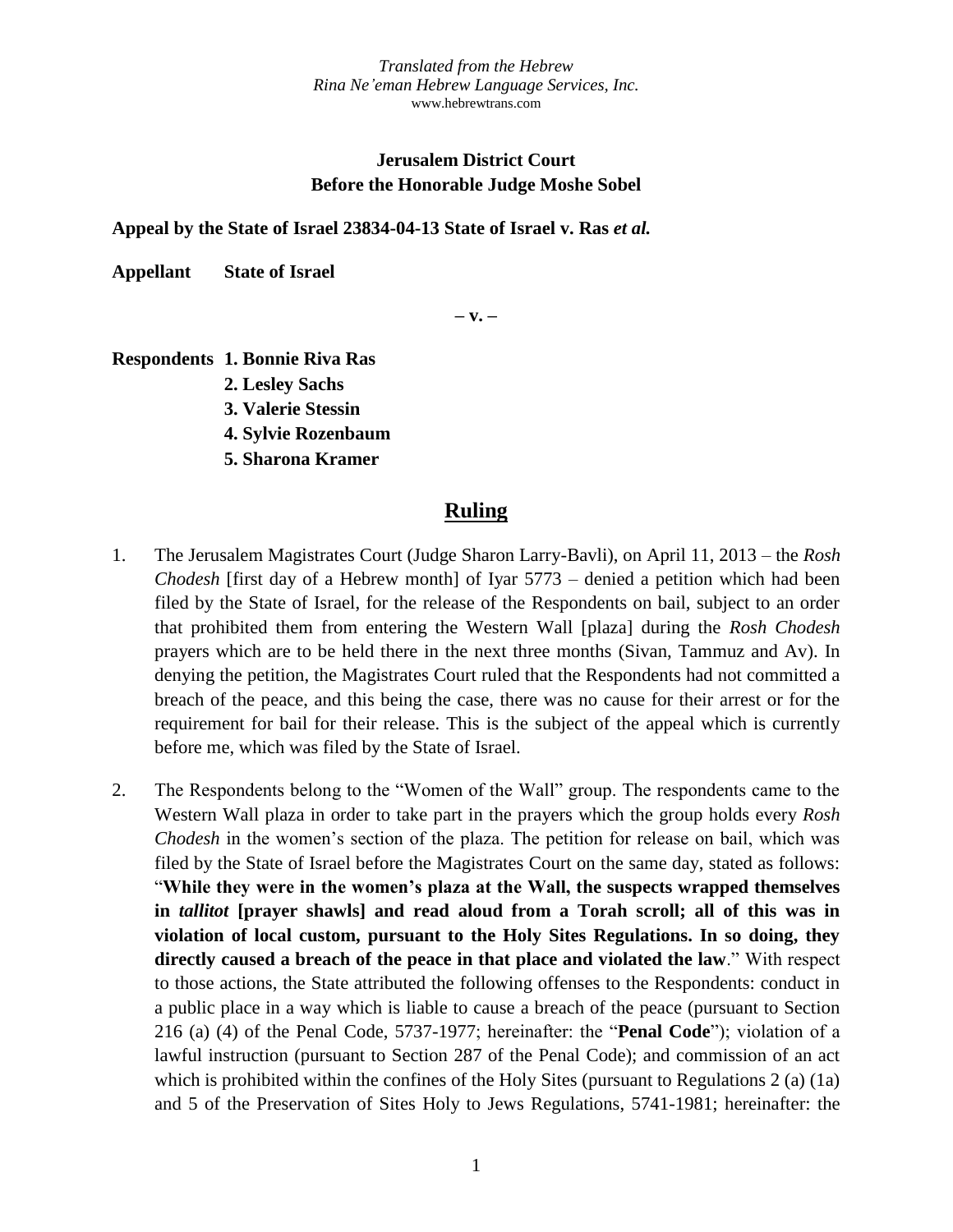"**Holy Sites Regulations**"). In the hearing which took place before the Magistrates Court, the representative of the Israel Police added that the Women of the Wall had been holding *Rosh Chodesh* prayers in the Western Wall plaza for the last few months, in contravention of the law and in contravention of the High Court of Justice rulings which were handed down in 2000 and 2003, which held that they were required to hold their prayers in a location known as "Robinson's Arch", which is adjacent to, but not within, the Western Wall plaza. Initially, the Israel Police demonstrated restraint and tolerance toward the members of the group and refrained from detaining or arresting them. However, from month to month, the tension has been growing until, at this month's prayers, pursuant to which the petition for release on bail was filed, a heated dispute broke out: men and women worshipers who objected to the actions by the Women of the Wall gathered and shouted at them vociferously; Israel Police forces present on the site stood between the sparring groups; and one of the objectors, a man who was standing in the area of the barrier between the man's section and the women's section, burned a book and was arrested. The representative of the Israel Police went on to argue that the imposition of the restrictions on the Respondents as requested would help "**to restore tranquility and to keep away those women who are carrying out the provocation at the site.**"

- 3. The Magistrates Court studied the evidentiary material, briefly viewed the video clip which was shown to it by the representative of the Israel Police, and ruled that the Respondents were not the ones who had committed a breach of the peace and had initiated the provocation. Insofar as a breach of the peace was committed, the responsibility for the breach rests with other people who were present at the site and expressed their protest against the Women of the Wall. Accordingly, the Court ordered the unconditional release of the Respondents.
- 4. In its appeal, the State reiterated the arguments which it had raised before the Magistrates Court. According to the State, the Respondents committed the offense of violation of a lawful instruction in that they defied the Court ruling in High Court of Justice Additional Hearing 4128/00, **Director-General of the Office of the Prime Minister v. Hoffman**, *PD* 57 (3) 289 (2003) (hereinafter: the "**Hoffman Additional Hearing**"), in which the Court ruled (by a majority opinion of five Justices, with four Justices dissenting) that insofar as the Government prepares the "Robinson's Arch" site, within 12 months, for entry and occupancy by human beings, "**then the Women of the Wall will be allowed to pray, in their own way, in that place**", and "**it will be possible to consider it as an alternative to the [Western] Wall plaza and prayer therein**" (p. 318, Justice M. Heshin). In addition, the Respondents violated Regulations 2 (a) (1a) and 5 of the Holy Sites Regulations, which state that anyone who takes part in "**the performance of a religious ceremony other than in accordance with local custom, which offends the sensibilities of worshipers from among the public with respect to the site in question**" is committing an offense. The State identifies the "**local custom**", which is mentioned in Regulation (a) (1a) with the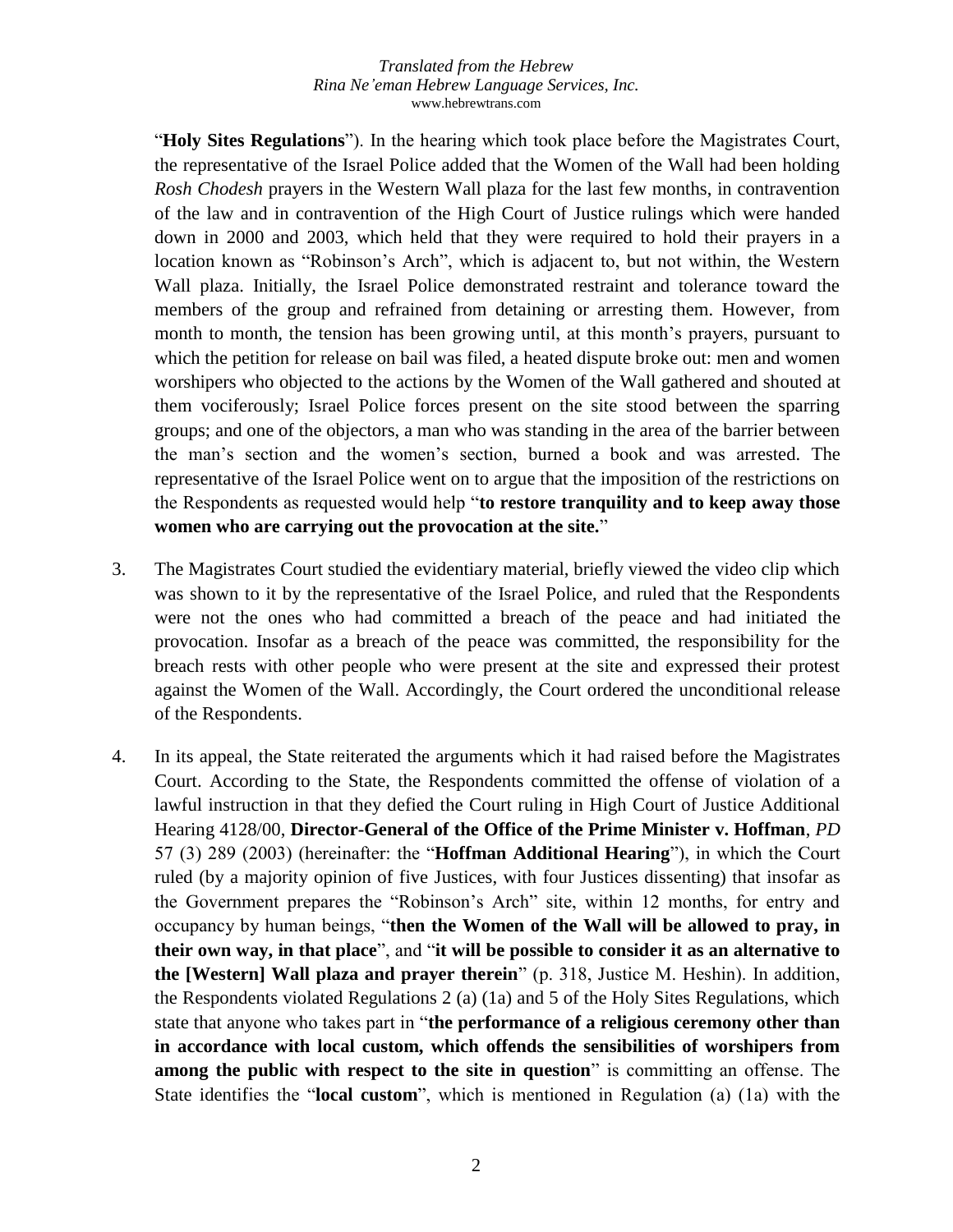*status quo* – that is, with the custom which has prevailed, for many generations, in the Western Wall plaza, pursuant to which women's prayers are not conducted at the site. This interpretation is based on the purpose of the regulation: to ensure public order and to prevent brawling in a sensitive holy place. In any event, the State disputes the ruling by the Court of first instance, which held that the Respondents, in their conduct, did not create a provocation.

According to an argument that has been set forth by the State, the very fact that the Respondents came to the Western Wall plaza (and that some of them were even wearing *tefillin* [prayer phylacteries]) constitutes provocation and a violation of the law and the ruling by the High Court of Justice. In light of the tense atmosphere which prevails at the site during this period of time, this conduct is capable of stirring up the atmosphere and giving rise to severe confrontations, and accordingly, the Court should have granted its petition and should have made the release of the Respondents contingent upon keeping them away from the Western Wall plaza for the next three *Rosh Chodesh* prayers. The State made reference to a ruling which was handed down by the Jerusalem Magistrates Court on an earlier occasion, in which its petition to release another member of the "Women of the Wall" group on bail, including a condition which barred the woman in question from the Wall (ruling by Judge M. Kadorry, dated October 17, 2012, in State of Israel File 25516-10-12). The State clarified that it had no objection to the Respondents' presence at the "Robinson's Arch" site for the next three *Rosh Chodesh* prayers, nor to their acting according to their custom there.

5. The law requires the appeal to be denied. The Respondents were detained and brought to the police station pursuant to Section 67 of the Criminal Code Law (Powers of Enforcement – Arrests), 5756-1956 (hereinafter: the "**Arrests Law**" or the "**Law**"), which confers upon a member of the Israel Police the power to detain persons in cases where there are "**reasonable grounds to suspect that a person has committed an offense… which is liable to endanger the well-being or the security of a human being, or the public welfare or the security of the State**". Once they had been brought to the police station, the officer in charge should have acted in accordance with Section 27 (d) of the Arrests Law: "**When a person has come to the police station or has been brought to it and is not under arrest, and when the officer in charge has found that there is a cause for arrest pursuant to Section 13, he is entitled, after having explained his considerations to the suspect, to arrest him or to subject him to bail**" (emphasis added). The officer in charge saw fit to impose bail upon the Respondents, and to demand that the conditions for bail include their exclusion from the Western Wall plaza for the next three *Rosh Chodesh* prayers. However, because the officer in charge did not have the authority to include among the conditions for bail (Section 42 (b) (3) of the Arrests Law) the condition of exclusion from a site for a period in excess of 15 days, the case in question is subject to the provisions of Section 42 (d) of the Law: "… **Should the officer in charge believe that**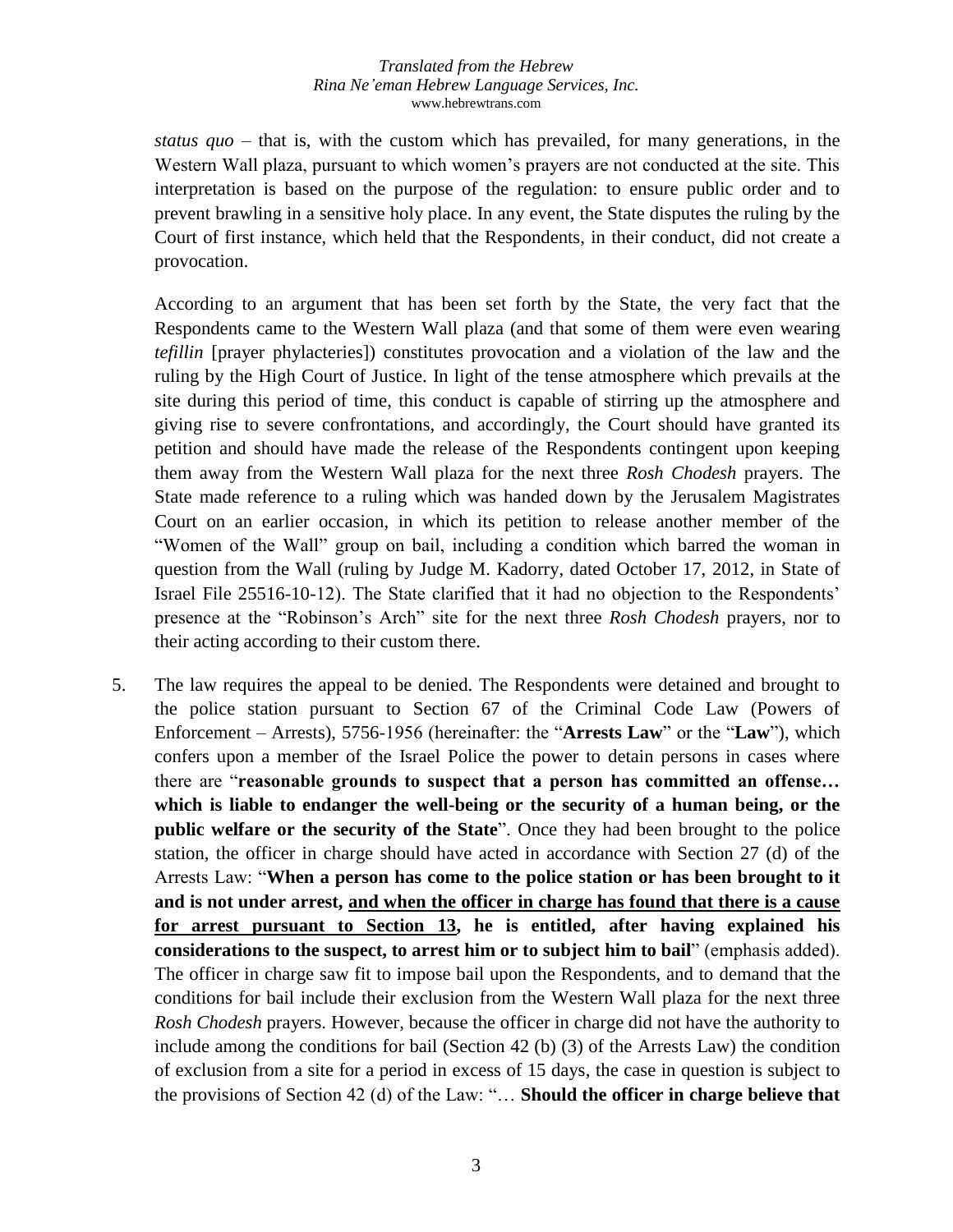**the suspect should be released subject to conditions which are not within the scope of his powers, or should bail not have been provided in a timely manner, the subject shall be arrested and shall be brought before a judge as quickly as possible and within no more than 24 hours**". Accordingly, the Respondents were brought before the Court, in order for it to exercise its powers pursuant to Section 44 (a) of the Law: "**Should an indictment not yet have been filed against a suspect… and should he be under arrest or imprisonment, the Court is entitled, at his request, to order his release on bail…**" (emphasis added). In contrast to the officer in charge, the Court is entitled to order, within the framework of conditions for release on bail, exclusion for a period of time in excess of 15 days (Section 48 (a) (3) of the Law), provided that the indictment against the subject is filed within 180 days (Section 58 of the Law).

As we have seen, a precondition for the imposition of bail by the officer in charge or by the Court – more precisely: a precondition for the imposition of that which includes a prohibition against being present in a certain place, in contrast to bail pursuant to Section 44 (b) of the Law, which is intended to ensure that the suspect will appear in Court – is the existence of a cause of arrest pursuant to Section 13. As [former Israel Supreme Court Justice] Jacob Kedmi explains: "**The Court is entitled: to impose bail instead of ordering release on bail, when it has the power to arrest, and then it is not limited with respect to the 'conditions for release'; and to impose bail in cases where it is not empowered to order release on bail, and then it is limited with respect to the conditions for release, as required by the provisions of Section 44 (b) of the Criminal Code Law (Arrests)**" (*On Criminal Law* [Hebrew], Part I, 2008, p. 336).

6. We shall accordingly go on to examine the question of whether there is a cause of arrest against the Respondents, pursuant to Section 13 of the Arrests Law. Section 13 (a) of the Law states as follows:

> **"The judge shall not order a person's arrest, unless he has been convinced that there is a reasonable suspicion that the person has committed an offense, which is not a misdemeanor, and one of the following causes exist:**

> **(1) There are reasonable grounds to fear that releasing the suspect, or not arresting him, will give rise to the obstruction of investigation or trial proceedings, escape from investigation, trial proceedings or a sentence of imprisonment, or will give rise to the disappearance of property, the subordination of witnesses or harm to evidence in any other way;**

> **(2) There are reasonable grounds to fear that the suspect will endanger the security of a human being, the public security or the security of the State;**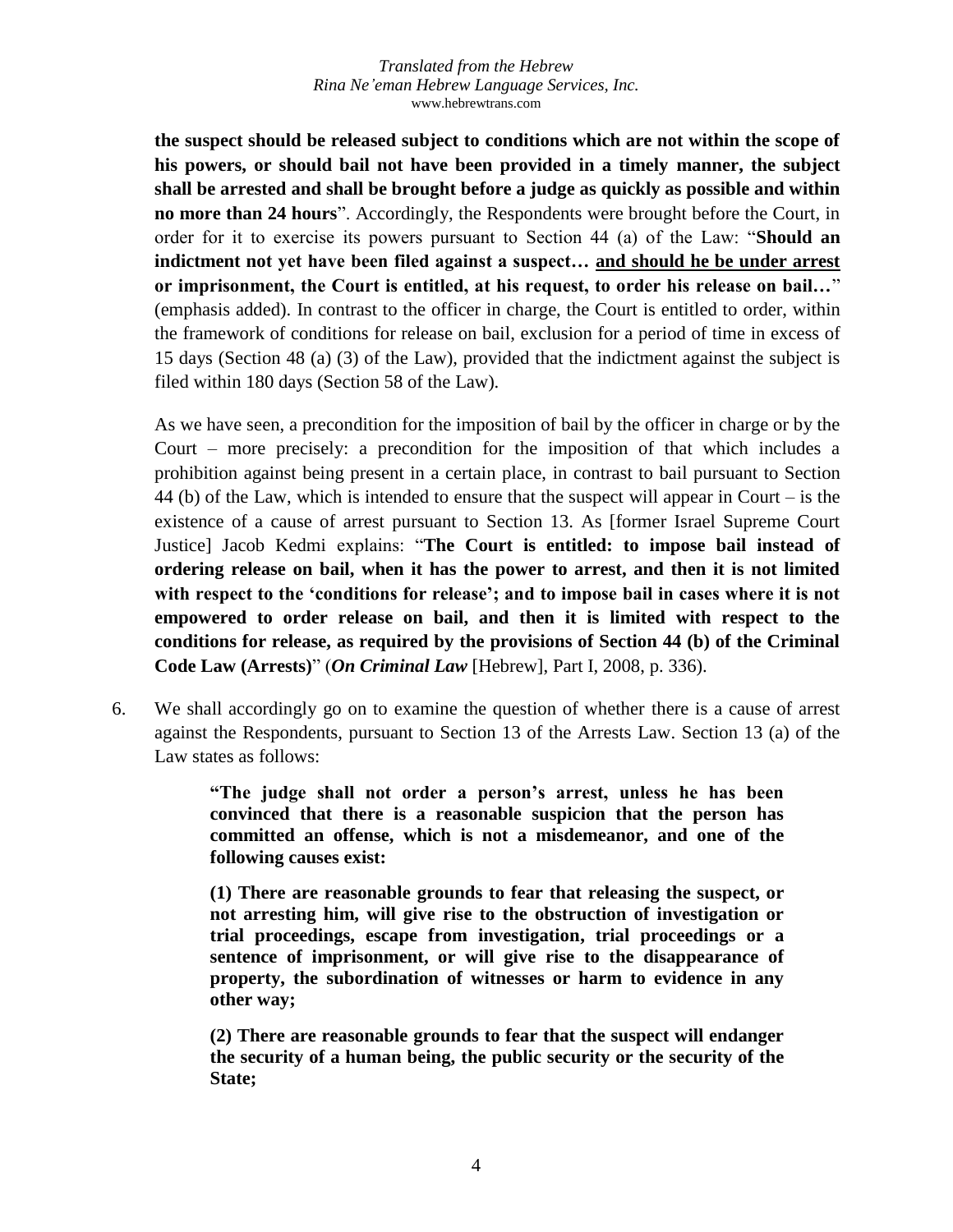**(3) The Court is convinced, on the basis of special grounds, which shall be recorded, that it is necessary to conduct investigation proceedings which cannot be carried out unless the suspect is under arrest; the Court shall not order an arrest pursuant to this cause for a period in excess of 5 days; should the Court be convinced that it is not possible to conduct the investigation proceeding within the aforesaid period, it is entitled to order arrest for a longer period, or to extend it, provided that the total of all such periods shall not exceed 15 days."**

Accordingly, the first condition for the existence of a cause of arrest is the existence of a reasonable suspicion that the suspect has committed an offense which is not a misdemeanor. In accordance with that which is been set forth above, three offenses were attributed to the Respondents in the petition for release on bail: violation of a lawful order; commission of an act which is prohibited within the confines of the Holy Sites; and conduct in a public place in a way which is liable to cause a breach of the peace. Is there a reasonable suspicion for the perpetration of those offenses?

7. We shall begin with the offense of violation of a lawful order. The only lawful order which, according to the argument that has been set forth by the Appellant, was violated by the Respondents is the ruling in the Hoffman Additional Hearing. The Appellant does not argue that any other lawful order was violated; nor does it argue that the Respondents, in the course of the incident, failed to obey any order by the police. The argument with respect to the violation of the ruling in the Hoffman Additional Hearing deserves to be denied. **First of all**, the Respondents were not a party to the proceedings in the Hoffman Additional Hearing, and, this being so, the content of the ruling cannot be considered as a lawful order which was directed toward the Respondents and was violated by them. **Secondly**, the ruling in the Hoffman Additional Hearing did not include an order which prohibited the Women of the Wall from praying in the Western Wall Plaza. The operative outcome of the ruling was phrased in the following words (pp. 318-319, 336):

> **"At least at this time, it is fitting and proper for the Women of the Wall to pray according to their custom near the Western Wall, at the 'Robinson's Arch' site, provided that the site is appropriately and properly prepared for entry and occupancy by human beings… The 'Robinson's Arch' site, in its present state, cannot be considered as a site which is fitting and proper for prayer. However, if the site is properly prepared as required, it will be possible to consider it as an alternative to the Western Wall plaza and prayer therein. Thus, if the Government prepares the 'Robinson's Arch' site – properly and as required – within 12 months of today, then the Women of the Wall will be allowed to pray, in their own way, in that place. When I say that it is incumbent upon the Government to prepare the site 'properly and as required', I am referring,** *inter alia***, to the establishment of appropriate**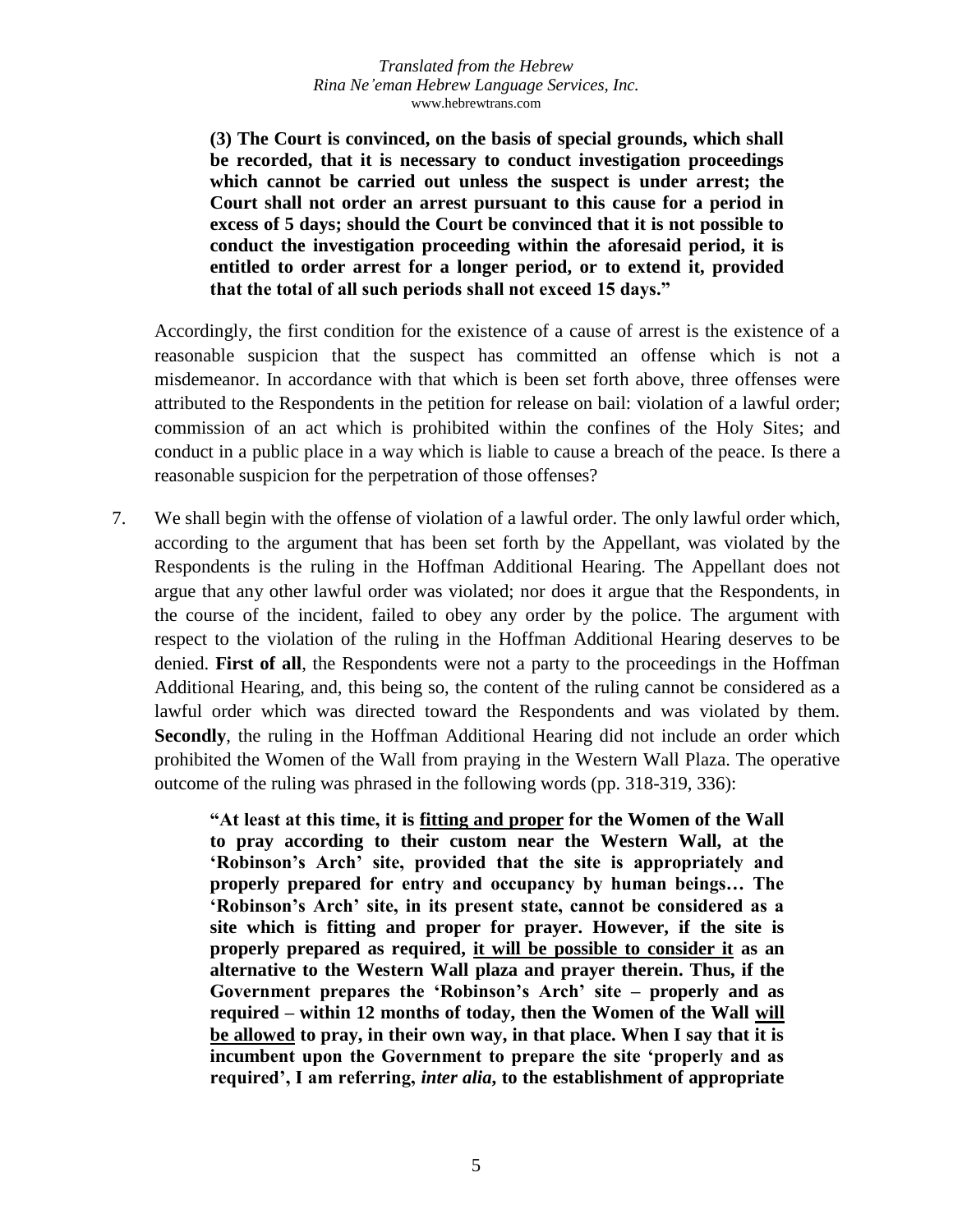### **safety arrangements and the preparation of a convenient and safe access route to the prayer site and to the Wall itself"** (emphases added).

The phrasing of the outcome in the ruling is not one of an imperative directed toward the Women of the Wall; rather, it is one of a recommendation ("**fitting and proper**"). The entire relevance of the ruling, in practical terms, was as a softening of the imperative which had been directed **toward the Government** in the ruling which constituted the object of the additional hearing, in which an absolute order was issued, "**which instructs the Government to establish the suitable arrangements and conditions, within which the Petitioners shall be able to exercise their right to pray according to their custom in the Western Wall plaza**" (High Court of Justice 3358/95, **Hoffman v. Director-General of the Office of the Prime Minister**, *PD* 54 (2) 345, 367 (2000); hereinafter: "**Hoffman HCJ II**"). The ruling in the Hoffman Additional Hearing opened the way for the Government to refrain from fulfilling the duty which had been imposed upon it in Hoffman HCJ  $II$  – that is, gave it the possibility of preparing the "Robinson's Arch" site, within 12 months, as a substitute for the duty of allowing the Women of the Wall to pray in the Western Wall plaza. The ruling in the Hoffman Additional Hearing did not impose a prohibition upon the Women of the Wall – at the very least, not a prohibition which, if breached, would give rise to penal sanctions – against praying in this or the other place. Moreover, the position that has been adopted by the Respondents is that the Government has not complied with the condition which was established in the Hoffman Additional Hearing, and that to this day, it has not prepared the "Robinson's Arch" site, properly and as required, as a place for prayer. If we note that the outcome of the Hoffman Additional Hearing was phrased in the manner of the stipulation, and in the absence of any determination by a court of law, at the time when the offenses attributed to the Respondents were committed, confirming that the Government had complied with the condition which was established in the Hoffman Additional Hearing, the ruling in question cannot be considered as an absolute order, which imposes a final and unequivocal order which is capable of giving rise to criminal liability for the breach thereof.

What this means is that there is no reasonable suspicion that the offense of violation of a lawful instruction was committed by the Respondents.

8. Similarly, in the case which is presently before us, there is no reasonable suspicion that the offense of commission of an act which is prohibited within the confines of the Holy Sites (pursuant to Regulations 2 (a) (1a) and 5 of the Holy Sites Regulations) was committed. This offense is committed by "**the performance of a religious ceremony other than in accordance with local custom, which offends the sensibilities of worshipers from among the public with respect to the site in question**". The question of the interpretation of the term "**local custom**" was discussed in High Court of Justice 257/89, **Hoffman v. Official in Charge of the Western Wall**, *PD* 48 (2) 265 (1994) (hereinafter: "**Hoffman HCJ I**"). Deputy Chief Justice Elon believed that notwithstanding the fact that the manner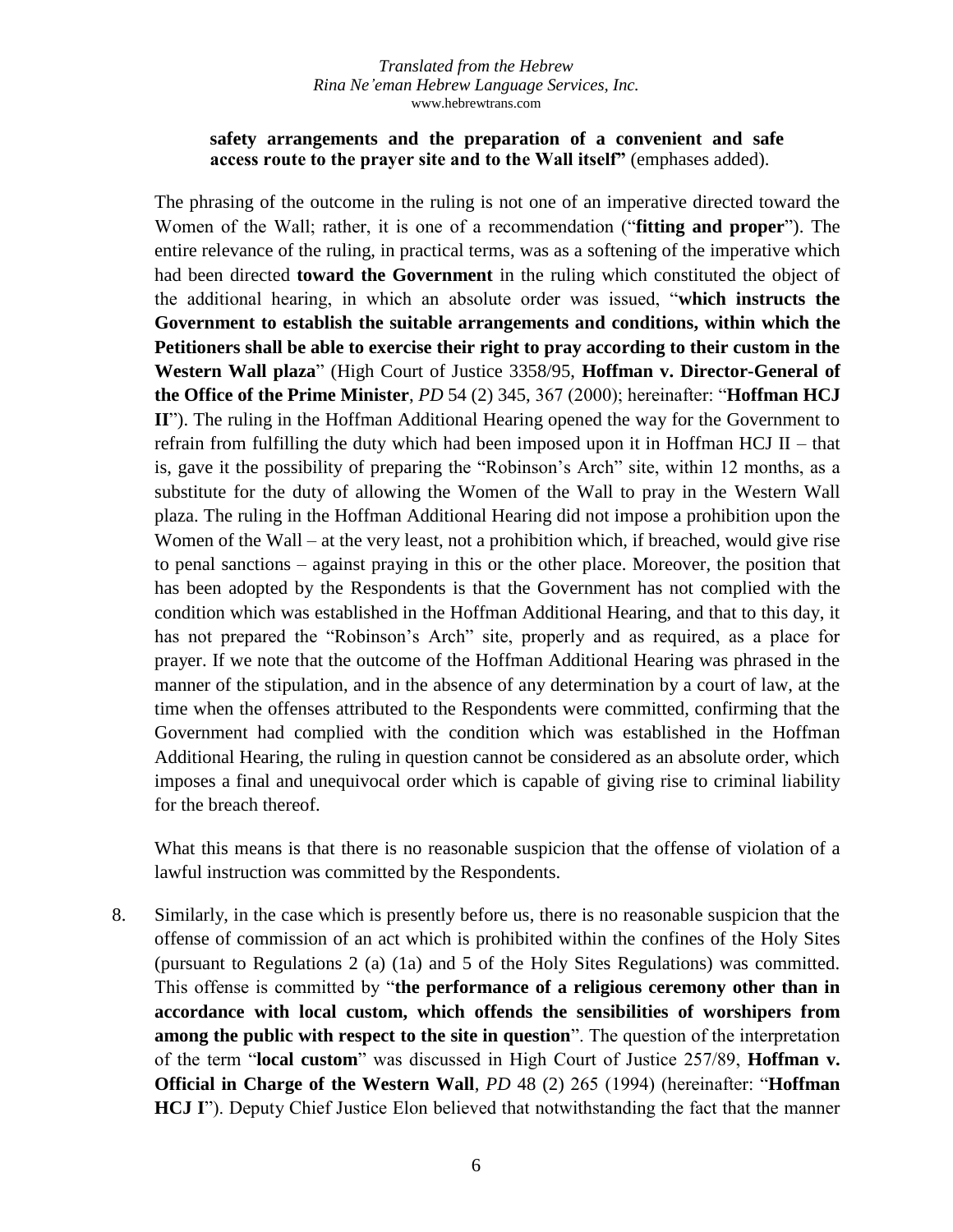in which the Women of the Wall pray is not formally in opposition to Orthodox Jewish law, it conflicts with the matter of prayer in an Orthodox synagogue and as such, it is in opposition to local custom, because "**'local custom' and the** *status quo* **are one and the same**" (**HCJ I**, p. 344). Justice S. Levin did not agree; he stated (on p. 357) as follows:

**"As I see it, the phrase 'local custom' should not necessarily be interpreted according to Jewish law or according to the** *status quo***. The nature of a custom is that it changes according to the changing times, and [the phrase] should express a pluralistic and tolerant approach to the opinions and customs of others, subject to those reservations which I have already mentioned above."**

Chief Justice Shamgar did not disagree with the opinion of Justice S. Levin; rather, he believed that the time had not yet come to decide in the matter of the appeals, because they were premature. In other words: Chief Justice Shamgar also recognized the right of the Women of the Wall to pray in the [Western] Wall plaza according to their custom, and their custom should not be viewed as offensive to the local custom. See, *e.g.*, a statement which appears in the ruling in the Hoffman Additional Hearing (pp. 306-307, 315):

**"In this regard, the opinion by Chief Justice Shamgar concurred with the opinion by Justice Levin – that is, that the Women of the Wall have the right to pray, in good faith, next to the Wall, according to their custom. Admittedly, Chief Justice Shamgar believes, as we have seen, that: 'The legal starting point is, in fact, the** *status quo***. But we must not close the door against the existence of the right, in good faith, of anyone who seeks to voice his prayer in his own way, and this is what clearly arises from the determinations in the aforesaid laws' (p. 355). At the same time, and even though, on the merits, the opinion by Chief Justice Shamgar concurred with the opinion by Justice Levin, they disagreed with respect to the operative remedy and for the reasons which we have pointed out above, Chief Justice Shamgar believed that the order** *nisi* **should be set aside and that the appeal should be denied.**

**The summary of the first petition is that according to the majority opinion, the Women of the Wall have acquired the right to pray according to their custom next to the Western Wall. At the same time, and according to (a different) majority opinion, their appeal was denied…**

**I find it hard to accept the argument by the Office of the Attorney General that the matter of the right of the Women of the Wall was not settled in the first petition. We have cited lengthy passages from the opinions by the Justices in the first ruling and in our opinion, the Court ruled in favor of the Women of the Wall and their right to pray according to their custom at the Western Wall."**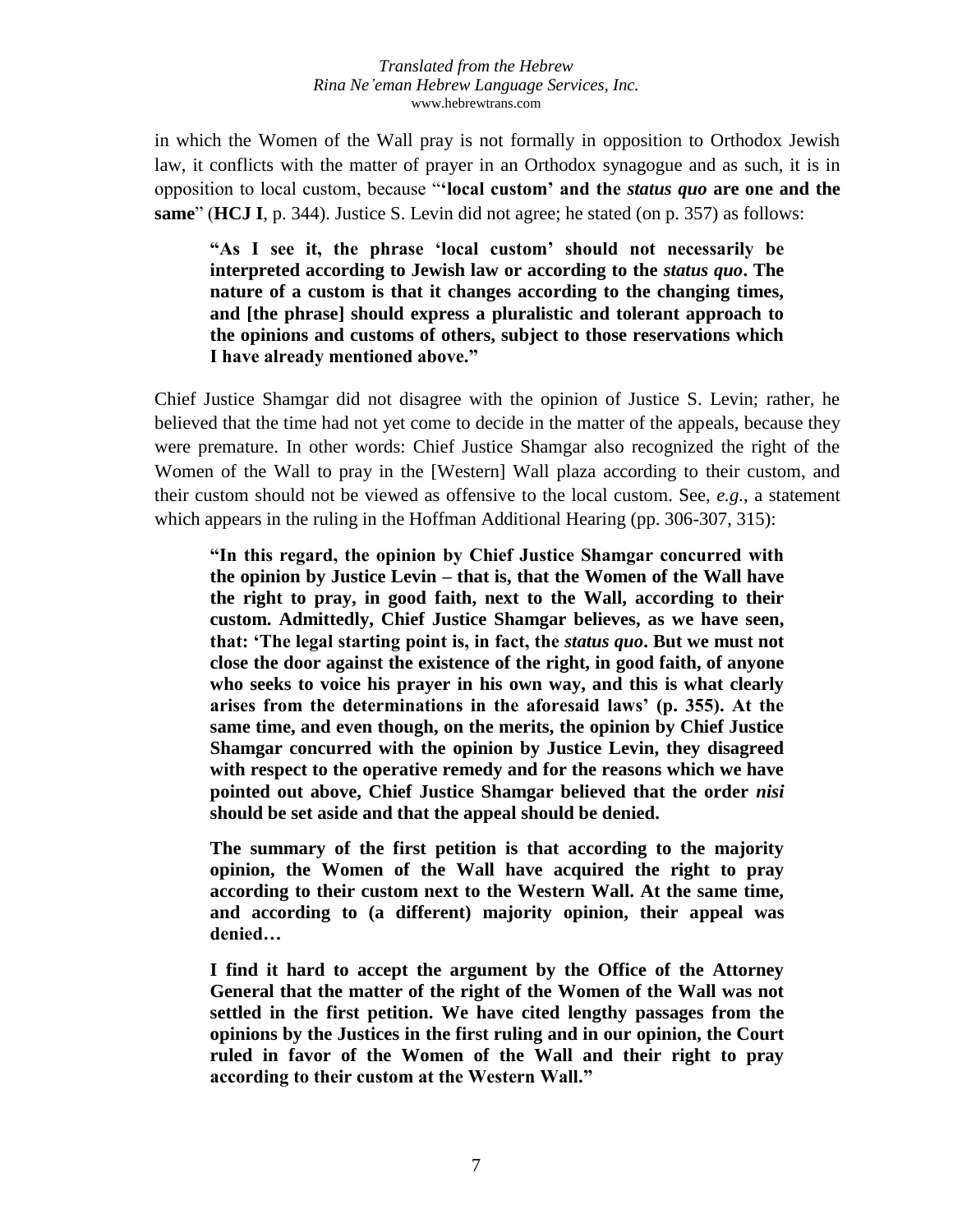The Court made a similar statement in Hoffman HCJ II (pp. 364-366):

**"This position, which sanctifies the '***status quo***', was supported in the first ruling only by Deputy Chief Justice Elon, but was totally and utterly rejected by Chief Justice Shamgar and by Justice S. Levin. This comment also applies to the balance formula, according to which the Neeman Committee oriented itself, in which weight was also attributed to the consideration of 'not offending the local custom'… The first ruling, in practical terms, recognized the Petitioners' basic right to conduct prayer according to their custom in the prayer plaza near the [Western] Wall."**

Justice (Emeritus) Englard, who disagreed with the minority opinion in the Hoffman Additional Hearing, also noted that the statement by Justice S. Levin in Hoffman HCJ I with respect to the pluralistic-secular-national interpretation which should be given to the expression "**local custom**" is "**the interpretive approach which has been accepted by this Court**" (Hoffman Additional Hearing, pp. 333-335).

The aforesaid interpretation of the expression "**local custom**" is sufficient reason to state that there is no reasonable suspicion that the Respondents violated the prohibition set forth in the Holy Sites Regulations, one of the necessary components of which is "**the performance of a religious ceremony other than in accordance with local custom**".

9. We shall now proceed to the third offense: that of conduct in a public place in a way which is liable to cause a breach of the peace. Even if I were to assume that there is a reasonable suspicion that the Respondents committed that offense, there is still no cause for their arrest pursuant to any of the alternatives which are set forth in Section 13 of the Arrests Law. The Appellant believes that the cause of arrest results from the dangerous nature of the Respondents – that is, that the cause of arrest is pursuant to Section 13 (a) (2): "**There are reasonable grounds to fear that the suspect will endanger the security of a human being, public security or the security of the State**". The problem is that the offense in question, pursuant to Section 216 (a) (4) of the Penal Code, refers to conduct "**in a way which is liable to cause a breach of the peace**". This is not conduct which is liable to endanger **public** security or the security of **individuals**, with respect to which Section 13 (a) (2) of the Arrests Law establishes a cause of arrest; rather, it is conduct which is liable to cause a breach of the **peace**, and after all, the former is not the same as the latter. It is well-known that the Arrests Law, which was enacted in the year 5756-1996, differed from the previously existing law because it omitted the endangerment of "**the public welfare**" as a cause of arrest (cf. Section 21A (a) (1) of the Criminal Code Law [Combined Version], 5742-1982, with Sections 13 and 21 of the Arrests Law). This omission is significant (R. Kitai Sangero, "Does stealing a bottle of perfume from a cosmetics shop really endanger public security? On the arrest of suspects and defendants in the name of the protection of public security" [Hebrew], *Aley Mishpat* IV (5765-2005), 325, at 326 and 358). "**The term**